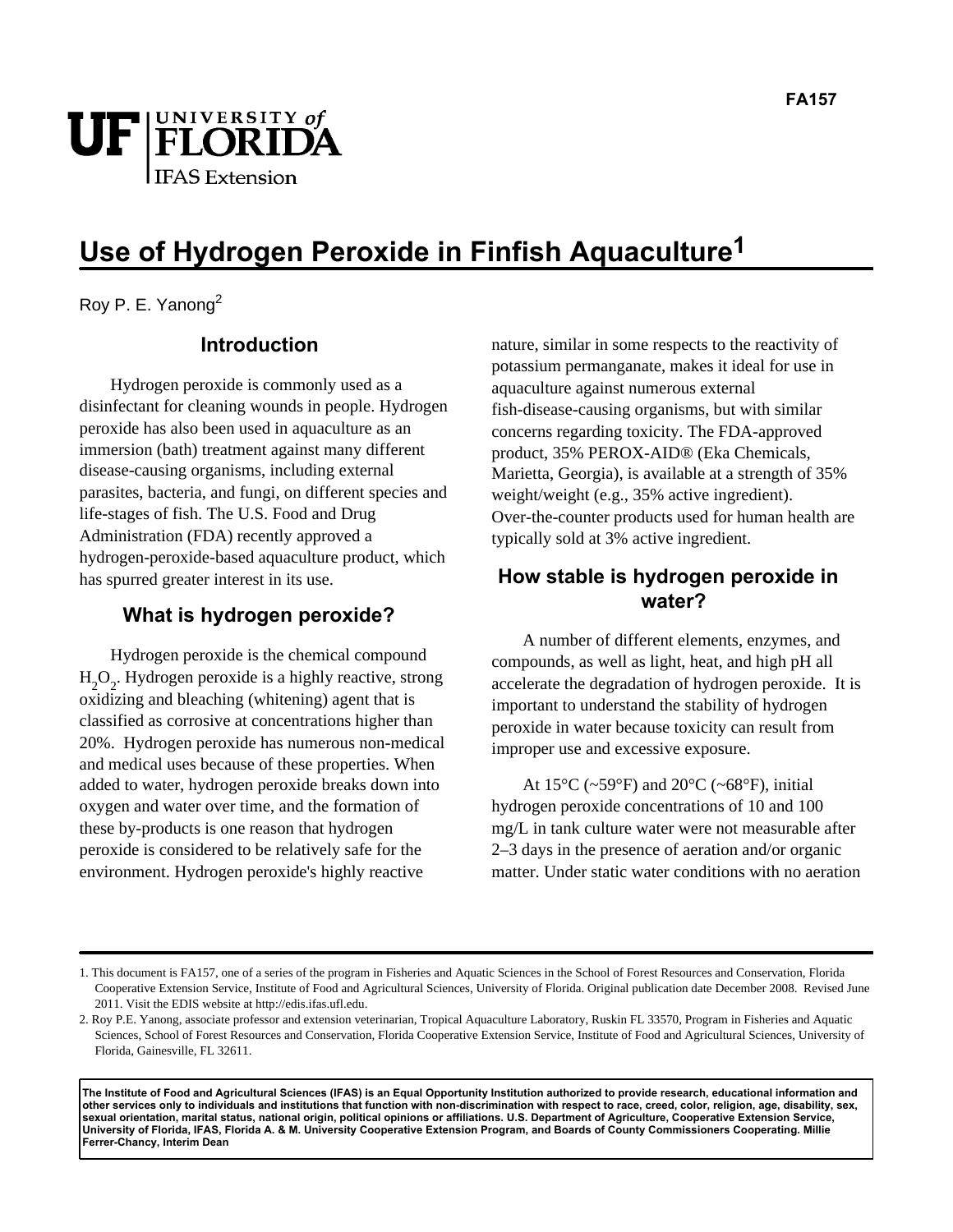or organic matter, concentrations were halved by day 6 and undetectable by day 10 (Tort et al. 2003).

Another study tested the stability of hydrogen peroxide during tank trials with ornamental fish and in earthen ponds without fish (Russo et al. 2007). In the tank trials, groups of 17–25 fish were placed into separate, static systems consisting of a glass aquarium containing 32 liters (~8.5 gallons) of water and aeration. Beginning concentrations of hydrogen peroxide ranged from 1.2–26.9 mg/L. The hydrogen peroxide concentration was tested 1 hour and 24 hours after the initial dose was added. After 1 hour, concentrations did not vary significantly from starting concentrations in all tanks. However, after 24 hours, concentrations in all tanks had decreased to 0.4–0.8 mg/L (Russo et al. 2007).

In the same study, two earthen ponds with initial hydrogen peroxide concentrations of 6.46 and 13.60 mg/L, respectively, had concentrations of 1–2 mg/L after 24 hours (Russo et al. 2007).

Hydrogen peroxide appears to degrade relatively rapidly in the presence of organic material and aeration; however, species sensitivities and starting concentrations will also determine its toxicity to fish.

# **Is hydrogen peroxide legal for use in aquaculture?**

In 2007, 35% PEROX-AID® (Eka Chemicals, Marietta, Georgia) was approved by the FDA for control of mortality in (1) freshwater-reared finfish eggs due to saprolegniasis (a common water mold), (2) freshwater-reared salmonids due to bacterial gill disease (*Flavobacterium branchiophilum*), and (3) freshwater-reared coolwater finfish and channel catfish due to external columnaris (*Flavobacterium columnare*) disease. No other forms of hydrogen peroxide, including those sold for human use, are approved for use with fish.

### **What quantities are available?**

35% PEROX-AID ® (35%) is currently available in 55-gallon drums.

# **What are the approved dosage rates for 35% PEROX-AID® use?**

Producers should test any treatment using hydrogen peroxide for safety and efficacy. Test on a small number of fish before treating the entire lot.

A summary of the FDA-approved label dosage rates for hydrogen peroxide is located in Table 1.

# **How do I calculate the volume of hydrogen peroxide to add to my system?**

Use the following formula to calculate how much 35% PEROX-AID® should be added to a system for treatment. NOTE: This formula will not work for hydrogen peroxide products that are not 35% active ingredient. Furthermore, use of non-approved products is illegal. Work with an aquatic veterinarian or other fish health specialist to make sure you are using 35% PEROX-AID properly.

The following formula can be used to determine the volume (in milliliters  $[=mL]$  of 35% PEROX-AID® required for a given treatment concentration and system volume.

|  | $\frac{treatment}{396,100\frac{mg}{L}}\times\frac{system}{volume}\ (L)\times1000\frac{mL}{L}=-mlnof~35\% PEROX-AID^{\text{\textregistered}}$ |
|--|----------------------------------------------------------------------------------------------------------------------------------------------|
|  |                                                                                                                                              |

NOTE: There are 396,100 mg of hydrogen peroxide per L of 35% PEROX-AID®.

NOTE: There are 1000 mL in 1 L. The liters are converted to milliliters to allow for easier measuring of the 35% PEROX-AID® liquid for treatment.

For example, if you need to use a treatment concentration of 500 mg/L and will treat 150 liters of water in a closed system, then:

 $\frac{500 \frac{mg}{L}}{396,100 \frac{mg}{L}} \times 150 L \times 1000 \frac{mL}{L} = 189.3 mL of 35\% PEROX - AID^*$ 

Static or closed-system treatments are the most common aquaculture systems used in Florida. If you are treating a raceway type or any other type of system, contact an aquatic veterinarian or other fish health specialist to determine proper dosing protocol.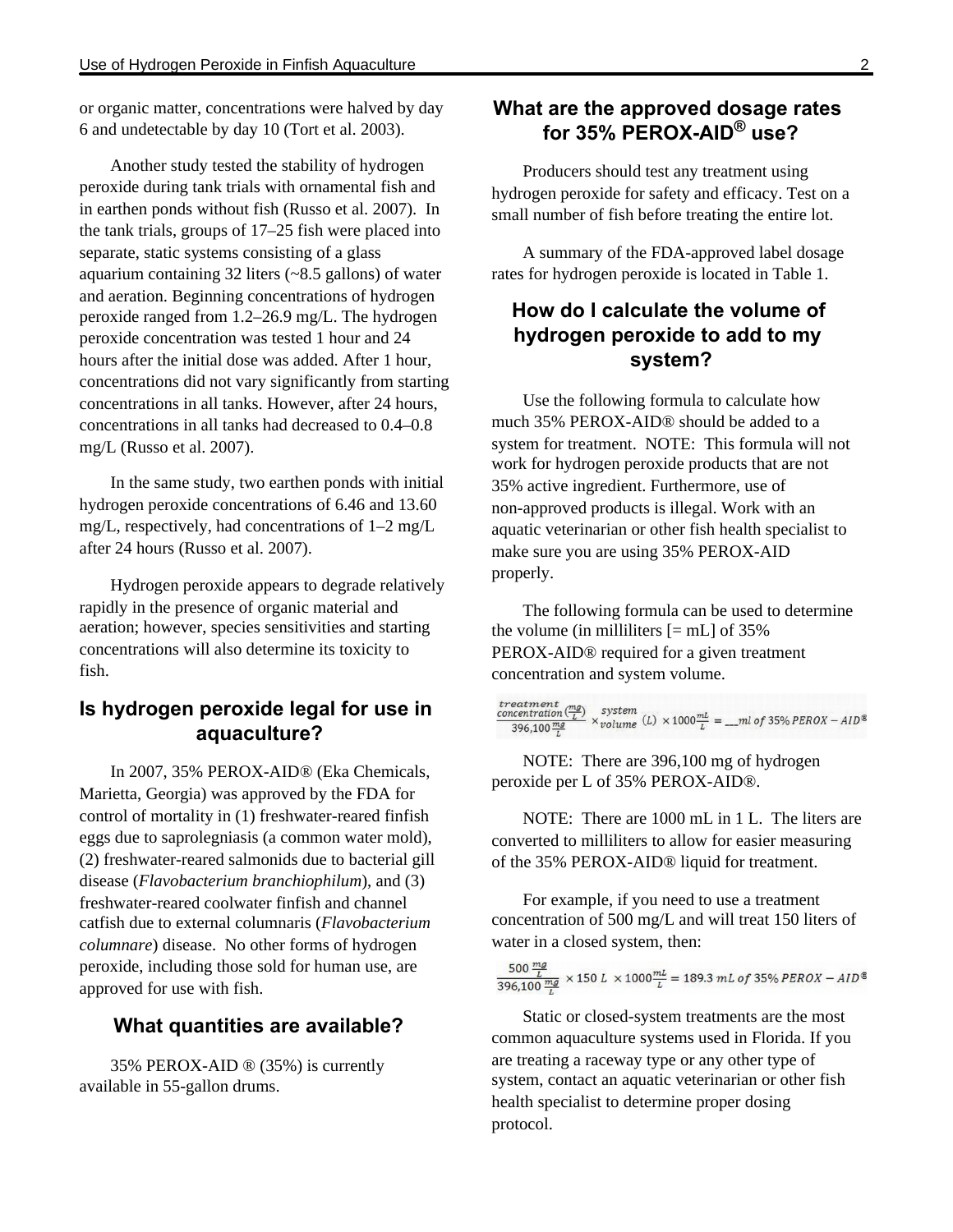| <b>Fish Species and</b><br><b>Life Stage</b>                     | <b>Target Disease</b><br>Organism                            | <b>Dosage Rate</b>                                  | <b>Duration</b> | <b>Frequency</b>                                    |
|------------------------------------------------------------------|--------------------------------------------------------------|-----------------------------------------------------|-----------------|-----------------------------------------------------|
| All<br>freshwater-reared<br>cold- and coolwater<br>finfish eggs  | Saprolegnia                                                  | 500-1000 mg/L                                       | 15 minutes      | Once per day or on<br>alternate days until<br>hatch |
| All<br>freshwater-reared<br>warmwater finfish<br>eggs            | Saprolegnia                                                  | 750-1000 mg/L                                       | 15 minutes      | Once per day or on<br>alternate days until<br>hatch |
| Freshwater-reared<br>salmonids                                   | Bacterial gill disease<br>(Flavobacterium<br>branchiophilum) | 100 mg/L in<br>continuous flow or<br>static bath    | 30 minutes      | Once every other day<br>for three treatments        |
| Freshwater-reared<br>salmonids                                   | Bacterial gill disease<br>(Flavobacterium<br>branchiophilum) | 50-100 mg/L in<br>continuous flow or<br>static bath | 60 minutes      | Once every other day<br>for three treatments        |
| Freshwater-reared<br>coolwater finfish<br>fingerlings and adults | Columnaris<br>(Flavobacterium<br>columnare)                  | 50-75 mg/L in<br>continuous flow or<br>static bath  | 60 minutes      | Once every other day<br>for three treatments        |
| Freshwater-reared<br>coolwater finfish fry                       | Columnaris<br>(Flavobacterium<br>columnare)                  | 50 mg/L in continuous<br>flow or static bath        | 60 minutes      | Once every other day<br>for three treatments        |
| Channel catfish<br>fingerlings and adults                        | Columnaris<br>(Flavobacterium<br>columnare)                  | 50-75 mg/L in<br>continuous flow or<br>static bath  | 60 minutes      | Once every other day<br>for three treatments        |
| Channel catfish fry                                              | Columnaris<br>(Flavobacterium<br>columnare)                  | 50 mg/L in<br>continuous flow or<br>static bath     |                 | Once every other day<br>for three treatments        |

| Table 1. FDA-approved dosages for 35% PEROX-AID® (35% weight/weight hydrogen peroxide) |  |
|----------------------------------------------------------------------------------------|--|
|----------------------------------------------------------------------------------------|--|

# **Can hydrogen peroxide be used on other warmwater finfish species intended for human consumption and for other indications not on the label?**

A veterinarian can prescribe 35% PEROX-AID® for an extralabel use provided that all the provisions in Title 21 Code of Federal Regulations Part 530 (21 CFR 530)

(

http://www.accessdata.fda.gov/scripts/cdrh/cfdocs/ cfcfr/CFRSearch.cfm?CFRPart=530) are followed. In brief, the client must be working with a veterinarian within the context of a valid veterinarian-client-patient relationship (see description below), and there must be no residues that pose a public health risk. Research using food fish

species is much more common in the literature, and biotests will most likely be required to determine the best dose and treatment time for specific disease problems. A summary of unapproved doses and indications used by researchers in foodfish species is outlined in Table 2. As for approved uses and species, follow label instructions and contact the appropriate regulatory authorities regarding discharge of treated water.

#### 21 CFR 530:

A valid veterinarian-client-patient relationship is one in which:

(1) A veterinarian has assumed the responsibility for making medical judgments regarding the health of (an) animal(s) and the need for medical treatment, and the client (the owner of the animal or animals or other caretaker) has agreed to follow the instructions of the veterinarian;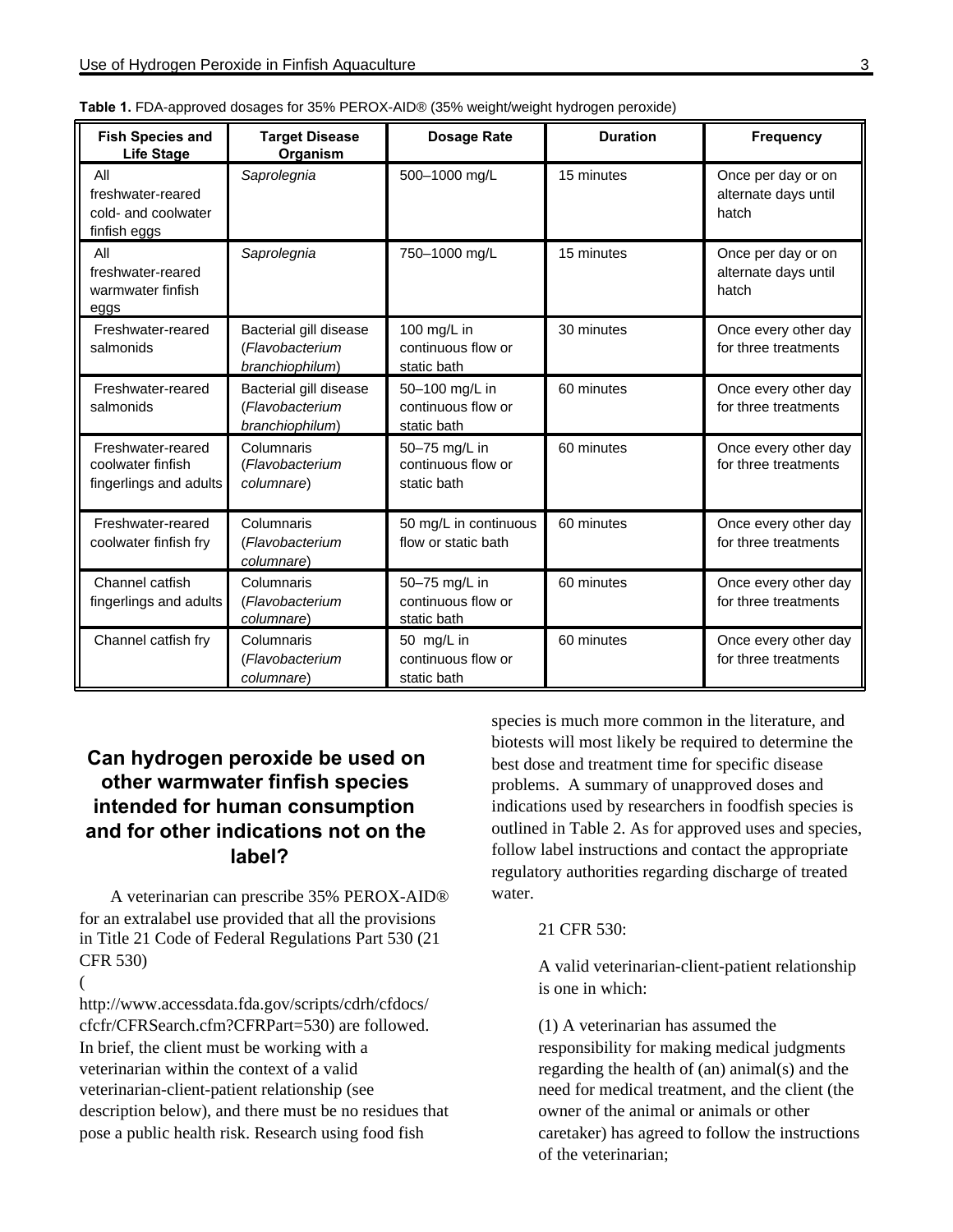(2) There is sufficient knowledge of the animal(s) by the veterinarian to initiate at least a general or preliminary diagnosis of the medical condition of the animal(s); and

(3) The practicing veterinarian is readily available for follow-up in case of adverse reactions or failure of the regimen of therapy. Such a relationship can exist only when the veterinarian has recently seen and is personally acquainted with the keeping and care of the animal(s) by virtue of examination of the animal(s) and/or by medically appropriate and timely visits to the premises where the animal(s) are kept.

cfcfr/CFRSearch.cfm?CFRPart=530) are followed. Producers should work closely with a veterinarian when considering use of any drugs.

In freshwater ornamental aquaculture, husbandry practices often logistically favor use of lower doses of drugs for longer time periods. In one study (Russo et al. 2007), results suggested that use of 3.1 mg/L hydrogen peroxide for one hour may be effective for control of external bacteria, and use of 6.5 mg/L or more for one hour may be effective for control of external flagellates, including the parasite *Ichthyobodo* sp., in swordtails (*Xiphophorus hellerii*). *Trichodina* sp. and *Gyrodactylus* sp, however, did not appear to be controlled with this regimen. As for

| <b>Fish Species and</b><br><b>Life Stage</b>                 | Target Disease<br>Organism                                                   | <b>Dosage Rate</b>                           | <b>Duration</b> | <b>Frequency</b>                  | <b>Reference</b>                 |
|--------------------------------------------------------------|------------------------------------------------------------------------------|----------------------------------------------|-----------------|-----------------------------------|----------------------------------|
| Rainbow trout<br>Juveniles<br>(Rach et al. 2000)             | Ambiphrya<br>(sessile ciliated<br>protistan)<br>Gyrodactylus<br>(monogenean) | 170, 280, or 560<br>mg/L<br>static bath      | 30 minutes      | Once                              | Rach et al. 2000                 |
| Pacific threadfin<br>(Polydactylus<br>sexfilis)<br>juveniles | Amyloodinium<br>(dinoflagellate)                                             | 75-100 mg/L<br>lab tank trial<br>static bath | 30 minutes      | Once                              | Montgomery-<br>Brock et al. 2001 |
| Pacific threadfin<br>(Polydactylus<br>sexfilis)<br>juveniles | Amyloodinium<br>(dinoflagellate)                                             | 75 mg/L<br>field tank trial                  | 30 minutes      | Two treatments,<br>six days apart | Montgomery-<br>Brock et al. 2001 |
| No fish host                                                 | Uronema<br>(ciliated protistan)                                              | 250 or 500 mg/L<br>static bath               | 60 minutes      | Once                              | Crosbie and<br>Munday 1999       |
| Kingfish<br>(Seriola lalandi)<br>juveniles                   | Zeuxapta seriolae<br>(monogenean)                                            | 300 mg/L<br>static bath                      | 10 minutes      | Once                              | Mansell et al. 2005              |
| No fish host                                                 | Tenacibaculum<br>maritimum<br>(bacteria)                                     | 30-240 mg/L                                  | 30 minutes      | Once                              | Avendano-Herrera<br>et al. 2006  |

**Table 2.** Unapproved, experimental uses documented in infected food fish species or for pathogen alone

# **Can hydrogen peroxide be used in ornamental finfish species and for other indications?**

A veterinarian can prescribe 35% PEROX-AID® for an extralabel use provided that all the provisions in Title 21 Code of Federal Regulations Part 530 (21 CFR 530)

(http://www.accessdata.fda.gov/scripts/cdrh/cfdocs/

approved uses and species, follow label instructions and contact the appropriate regulatory authorities regarding discharge of treated water.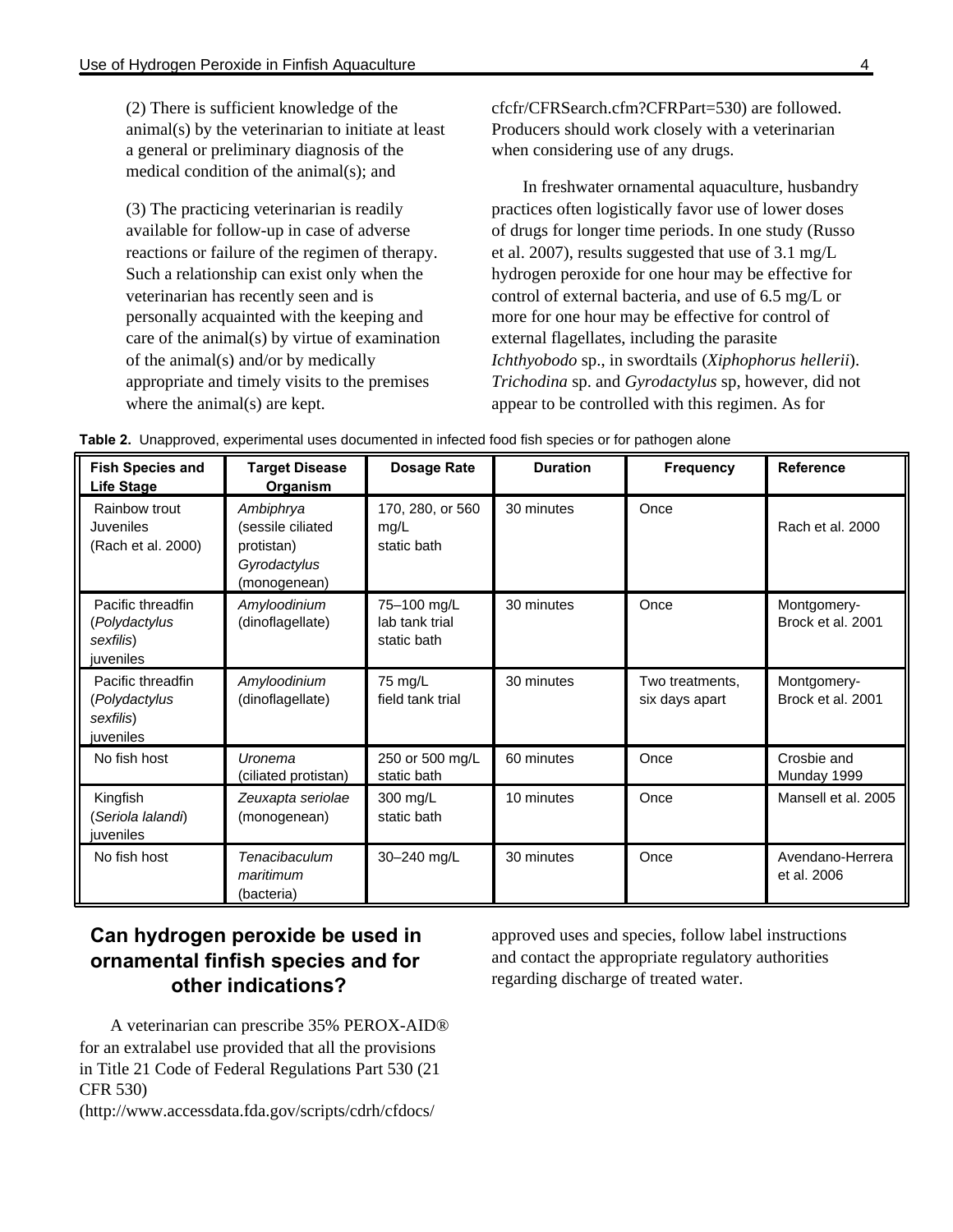# **Are there any target animal safety concerns with use of hydrogen peroxide?**

As with any aquaculture drug or chemical, improper use may potentially lead to ineffectiveness of treatment. Underdosing, toxicity from overdosing, and pathogen tolerance or resistance (the disease-causing organism may become tolerant or resistant to treatment) are some of the potential problems that could render treatment ineffective. Some species of fish have been shown to be very sensitive (see *Are Any Species Sensitive to Hydrogen Peroxide*? below). For species not listed on the 35% PEROX-AID® label, test a small subset of fish before treating the entire diseased population. Species differences, differences in fish age and size, as well as differences in water quality parameters and other factors may alter hydrogen peroxide efficacy and fish toxicity.

Reduced growth rate has been reported in fish treated with high doses of hydrogen peroxide (Speare et al. 1999). In addition, damage to the gills has been reported in some species when hydrogen peroxide has been administered at high or lethal concentrations. For instance, at 22°C, there were 50% mortalities after 3 hours in channel catfish exposed to 238 mg/L and bluegill exposed to 460 mg/L (Rach et al. 1997; Speare et al. 1999). Rach et al. (1997) also noted that early life stages of rainbow trout, i.e., sac and swim-up fry, were much more tolerant of high concentrations of hydrogen peroxide (greater than 1132 mg/L) than larger, older fish. This may be due to differences in gill function and gill anatomy among fish of different ages and sizes.

Mansell et al. (2005) observed significant changes in several blood parameters (lactate, osmolality, and pH) in kingfish following hydrogen peroxide treatment, but overall, there were fewer changes after treatment than were observed during peak infection with the monogenean parasite being treated.

### **Are any species known to be sensitive to hydrogen peroxide?**

Several species of fish are known to be sensitive to hydrogen peroxide, and the use of the chemical may be toxic to those species. 35% PEROX-AID® is not recommended for use on northern pike or paddlefish and should be used with caution on walleye because these fish have been shown to be sensitive to the drug (35% PEROX-AID® label).

Tolerances of different concentrations of hydrogen peroxide by five species of ornamental fish, representing five different families, were tested at 1 hour and 24 hours (Russo et al. 2007). Blue gourami (*Trichogaster trichopterus*) did not tolerate any of the concentrations tested for 1 hour (11.4–15.9 mg/L) or for 24 hours (3.3–6.0 mg/L). Likewise, the suckermouth catfish *(Hypostomus plecostomus*) did not tolerate even relatively low doses at 1 hour  $(6.6-21.9 \text{ mg/L})$ ; no tests were run on suckermouth catfish for 24 hours. Hydrogen peroxide at these concentrations may not be suitable for use in these two species; however, additional testing in different water quality conditions or in different types of systems is warranted.

By contrast, for 1-hour exposure times, serpae tetras *(Hyphessobryconis eques*) tolerated 17.0 mg/L; tiger barbs (*Puntius tetrazona*), 10.0 mg/L; and swordtails, 20.2 mg/L. For 24-hour exposure times, serpae tetras tolerated 5.6 mg/L; tiger barbs, 5.0 mg/L; and swordtails, 5.4 mg/L (Russo et al. 2007).

As a general rule, hydrogen peroxide should not be used for treatment in combination with other chemicals.

## **Are there any human safety concerns with use of hydrogen peroxide?**

As with other strong oxidizers, common sense and appropriate precautions, as described on the label and material safety data sheet (MSDS), should be followed, including use of personal protective equipment. Irritation and chemical burns and associated damage may result from eye or skin contact, inhalation, or ingestion. Always read the label and MSDS carefully (see the following Web site for links to product information including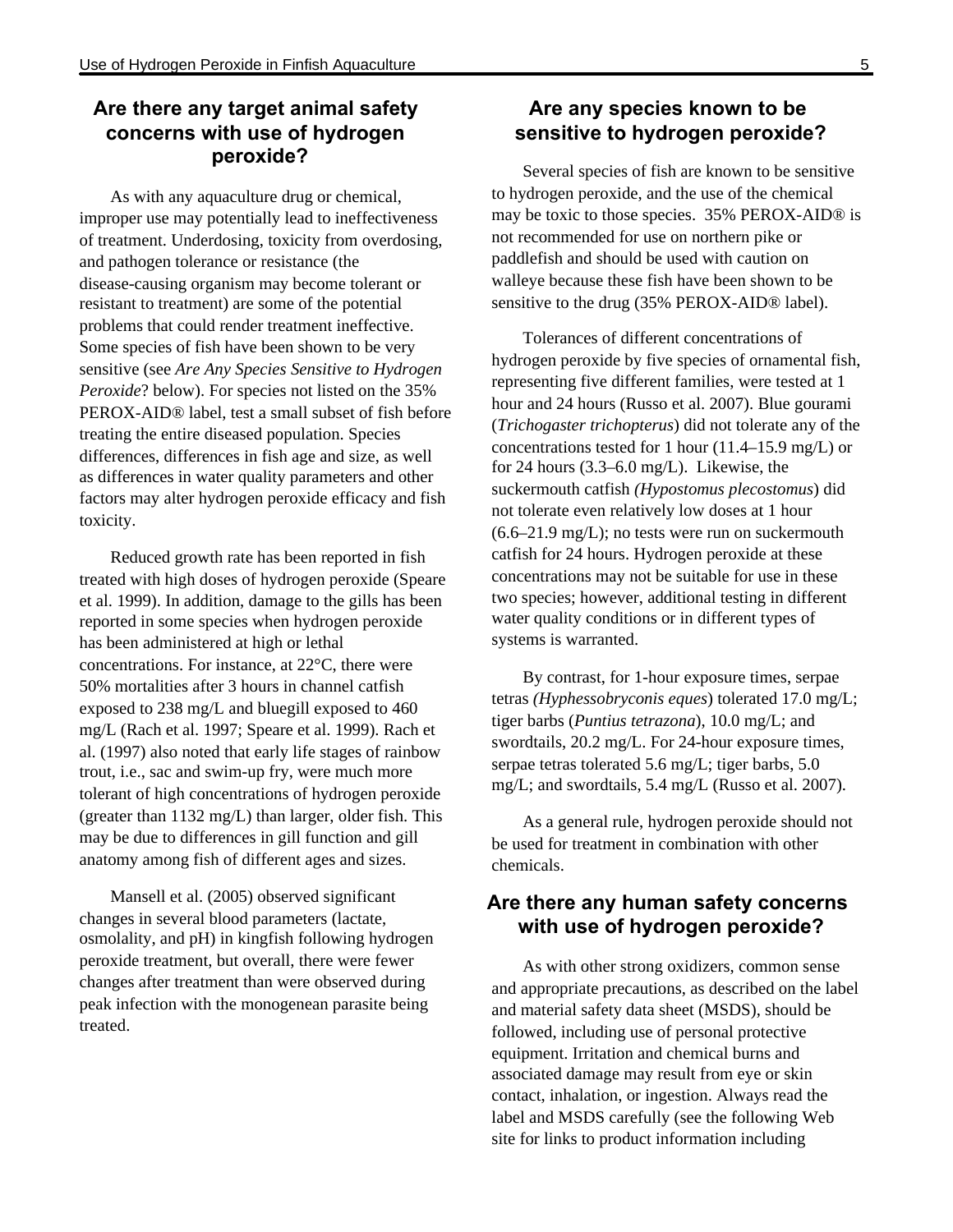#### $MSDS<sup>2</sup>$

http://www.wchemical.com/35-PEROX-AIDhydrogen-peroxide-P45.aspx).

### **Summary**

Hydrogen peroxide (35% PEROX-AID ®) is an aquaculture drug that has recently been approved by FDA for control of mortality in: 1) freshwater-reared finfish eggs due to saprolegniasis (a common water mold), 2) freshwater-reared salmonids due to bacterial gill disease (*Flavobacterium branchiophilum*), and 3) freshwater-reared coolwater finfish and channel catfish due to external columnaris (*Flavobacterium columnare*) disease.

35% PEROX-AID® may be used in an extralabel manner, i.e., for other species and for other indications, as long as FDA regulations with regard to extralabel use are followed. Most importantly, a valid veterinary-client-patient relationship is required, and, if used in foodfish, no tissue residues that may be harmful to public health should result. In addition to those listed above, hydrogen peroxide has been used to control a number of other disease-causing organisms, including various protistans and monogenean parasites.

Before use, consultation with a veterinarian or other fish health professional is strongly recommended. Dosages for species or indications other than those on the label may vary. Effectiveness and safety tests should be run on a small group of fish from the affected population (i.e., a biotest) before the entire population is treated.

#### **References**

Avendaño-Herrera, R., B Magariños, R. Irgang, and A. E. Toranzo. 2006. Use of hydrogen peroxide against the fish pathogen *Tenacibaculum maritimum* and its effect on infected turbot (*Scophthalmus maximus*). *Aquaculture* 257:104–110.

Crosbie, P. B. B., and B. L. Munday. 1999. Environmental factors and chemical agents affecting the growth of the pathogenic marine ciliate *Uronema nigricans*. *Diseases of Aquatic Organisms* 36:213–219.

Mansell, B., M. D. Powell, I. Ernst, and B. F. Nowak. 2005. Effects of the gill monogenean *Zeuxapta seriolae* (Meserve, 1938) and treatment with hydrogen peroxide on pathophysiology of kingfish, Seriola lalandi Valenciennes, 1833. *Journal of Fish Diseases* 28:253–262.

Montgomery-Brock, D., V. T. Sato, J. A. Brock, and C. S. Tamaru. 2001. The application of hydrogen peroxide as a treatment for the ectoparasite *Amyloodinium ocellatum* on the Pacific threadfin *Polydactylus sexfilis*. *Journal of the World Aquaculture Society* 32:250–254.

Noga, E. J. 1996. Fish disease: diagnosis and treatment. *Mosby Yearbook*, St. Louis, Missouri.

Rach, J. J., T. M. Schreier, G. E. Howe, and S. D. Redman. 1997. Effect of species, life stage, and water temperature on the toxicity of hydrogen peroxide to fish. *The Progressive Fish Culturist* 59:41–46.

Rach, J. J., M. P. Gaikowski, and R. T. Ramsay. 2000. Efficacy of hydrogen peroxide to control parasitic infestations on hatchery-reared fish. *Journal of Aquatic Animal Health* 12:267–273.

Russo, R., E. W. Curtis, and R. P. E. Yanong. 2007. Preliminary investigations of hydrogen peroxide treatment of selected ornamental fishes and efficacy against external bacteria and parasites in green swordtails. *Journal of Aquatic Animal Health* 19:121–127.

Speare, D. J., V. Carvajal, and B. S. Horney. 1999. Growth suppression and bronchitis in trout exposed to hydrogen peroxide. *Journal of Comparative Pathology* 120(4):391–402.

Taylor, N. I., and L. G. Ross. 1988. The use of hydrogen peroxide as a source of oxygen for the transportation of live fish. *Aquaculture* 70:183–192.

U.S. Food and Drug Administration. 2002. Title 21 Code of Federal Regulations Part 530 (21 CFR 530). Available:

http://www.accessdata.fda.gov/scripts/cdrh/cfdocs/ cfcfr/CFRSearch.cfm?CFRPart=530 (November 2008).